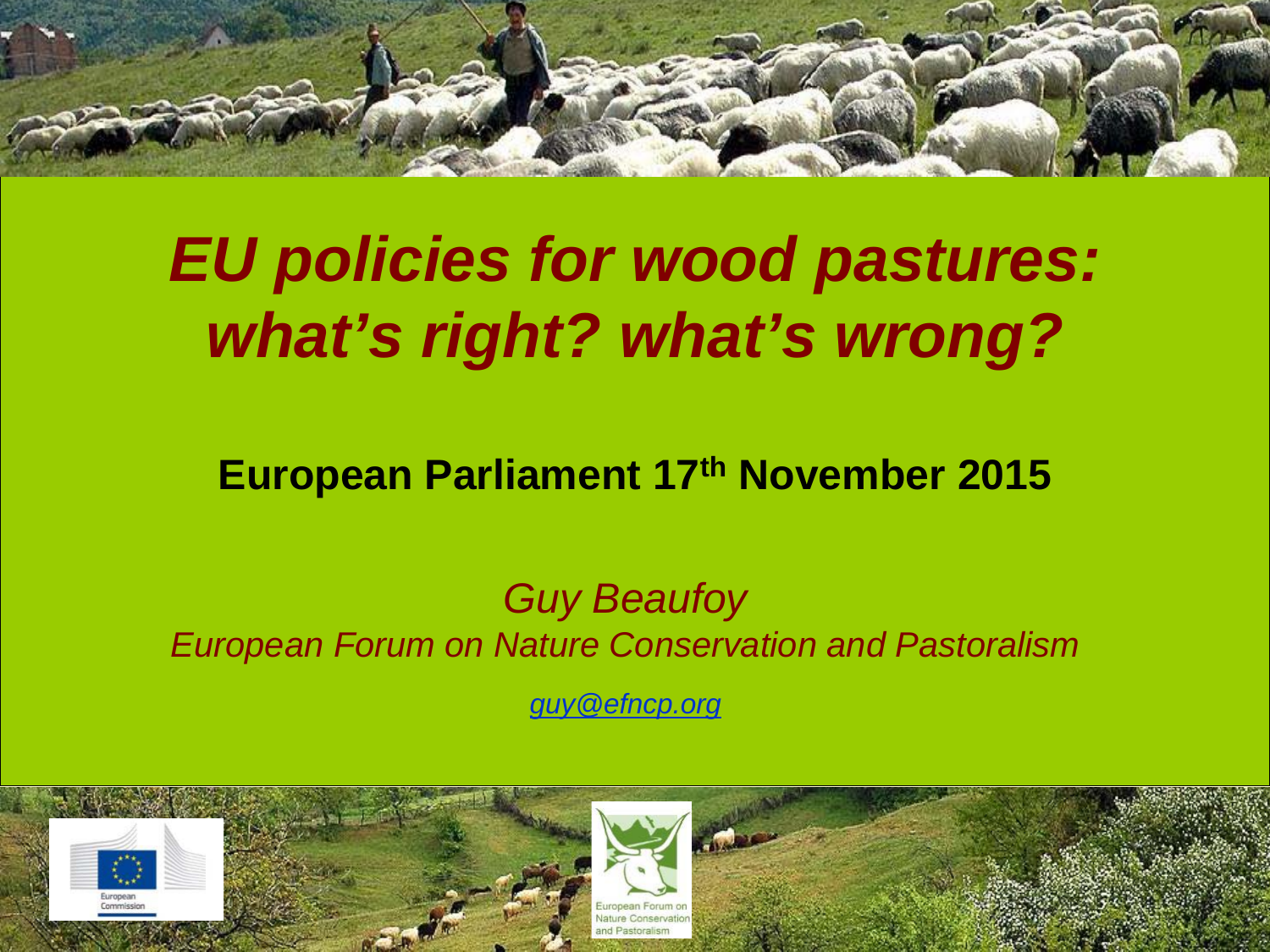

**Natura 2000 habitats and sites, semi-natural ecosystems = Biodiversity 2020, Targets 1, 2 and 3**

**Actively farmed permanent pastures = CAP Pillar 1 direct payments and Pillar 2 measures**



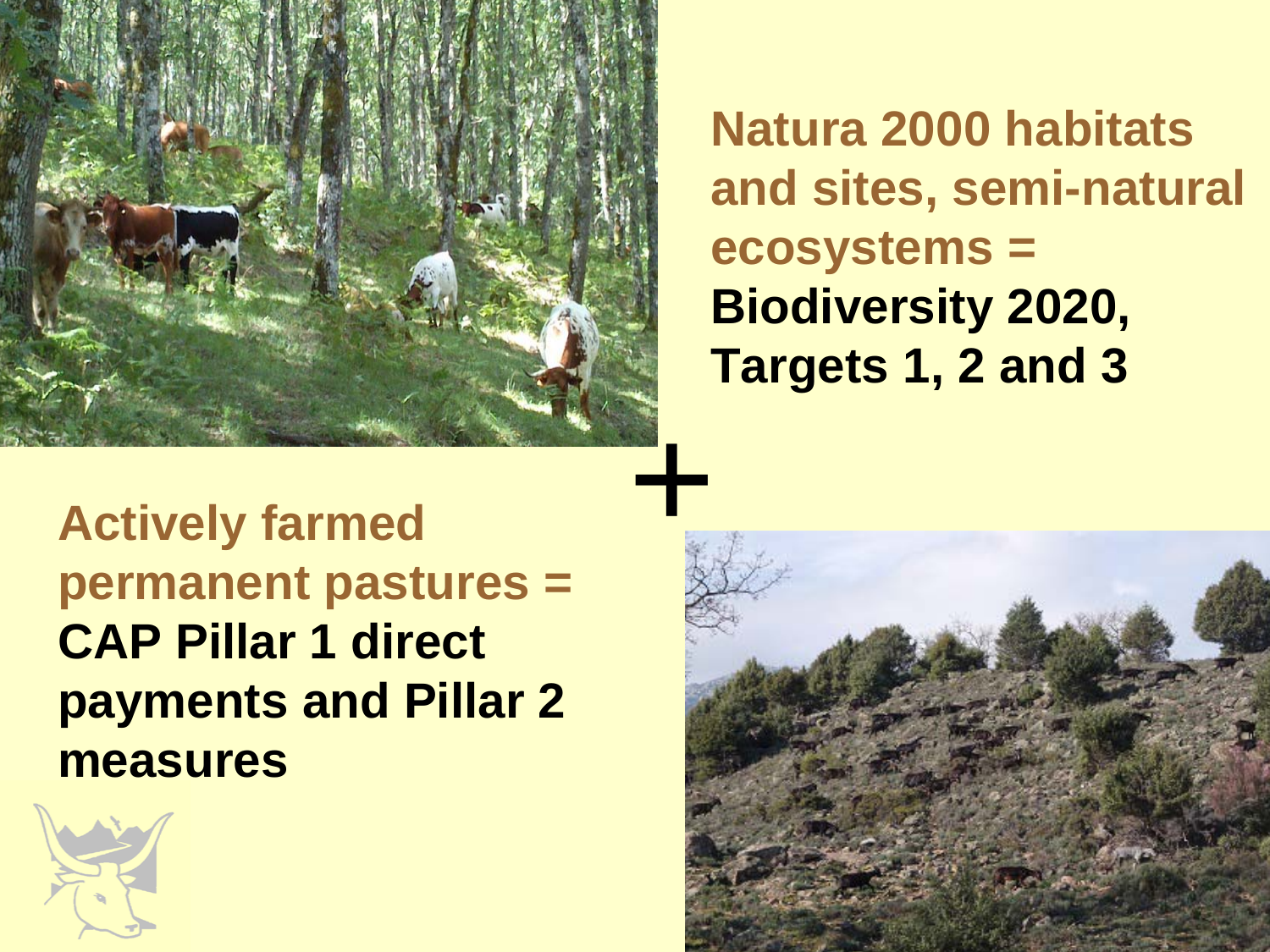# **Two key areas of policy:**

- **Biodiversity 2020 + Natura 2000**
- **Common Agricultural Policy (Pillars 1+2)**

*They should work together for wood pastures…*

*on paper AND in practice on the ground*



*but they don't*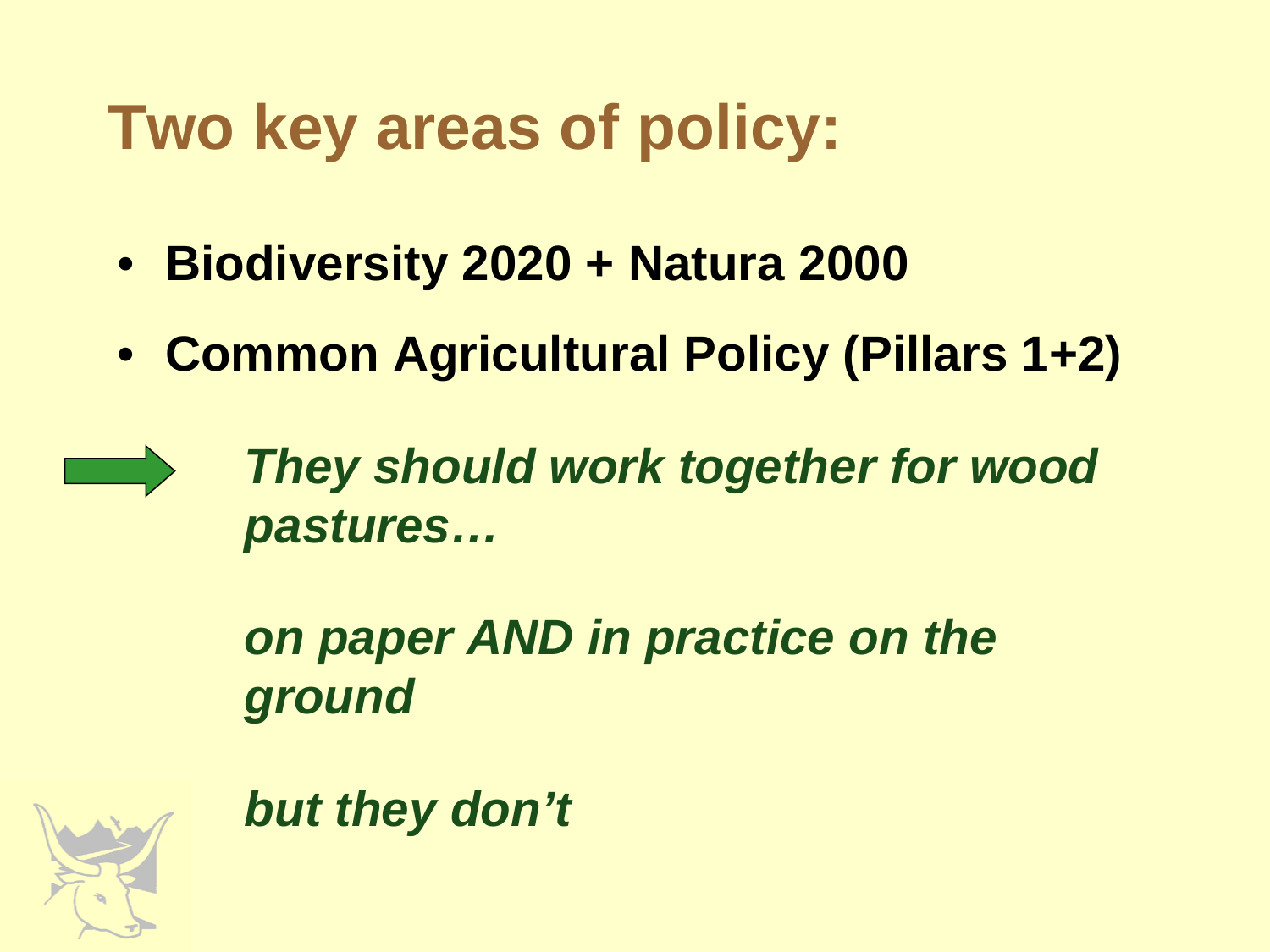#### **Biodiversity 2020 Target 1 – conservation status of Natura 2000 habitats and species**

- Natura 2000 recognises 2 types of wood pasture (Boreal wooded meadows and Mediterranean *dehesas* with evergreen oaks)
- But NOT the many other types, including the many Natura forests with tradition of grazing
- More explicit guidance is needed on Natura forest habitats that benefit from grazing
- Very limited data on the conservation status of wood pastures e.g. no monitoring of dehesas (our most extensive wood pasture)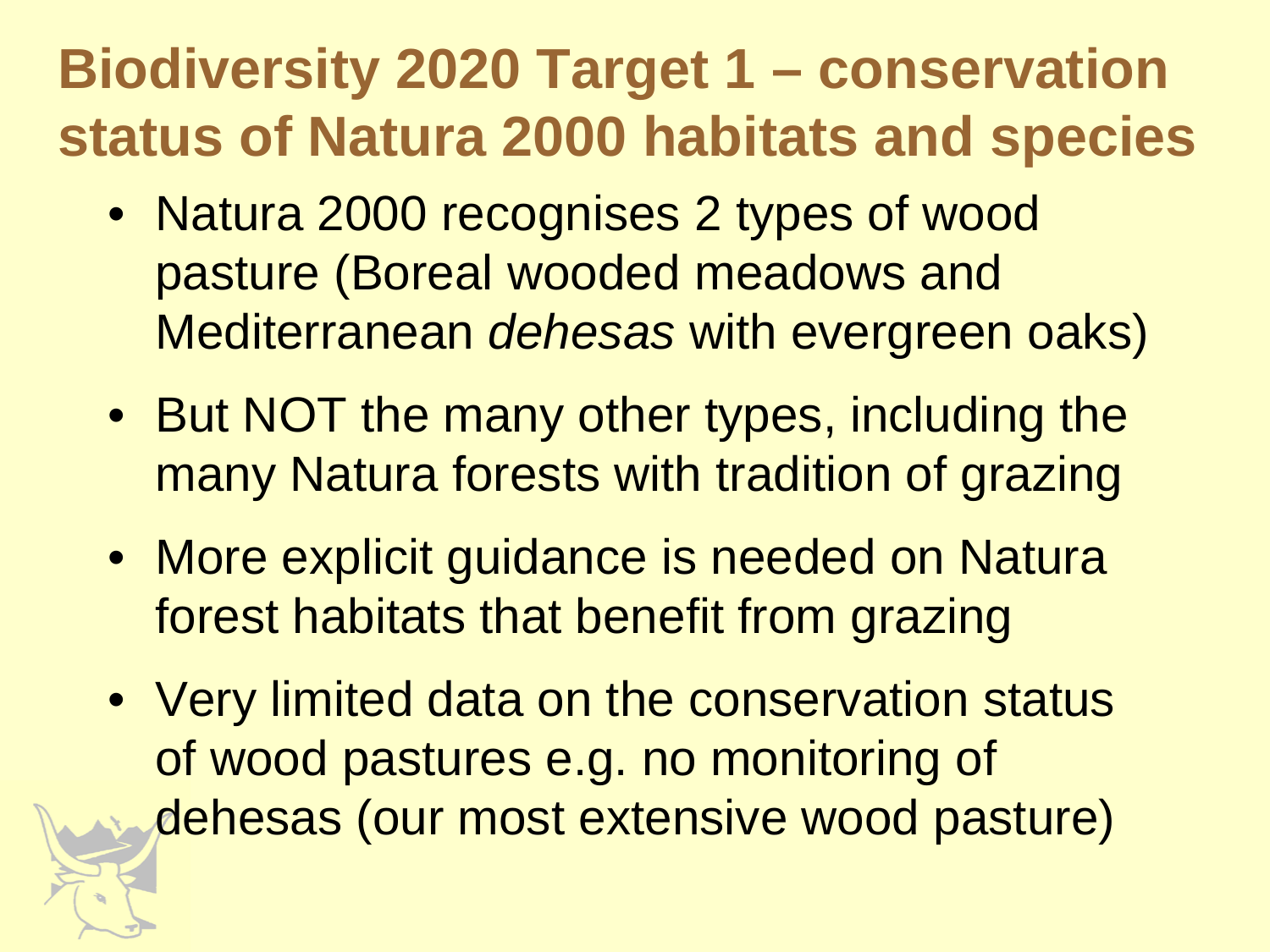#### **Biodiversity 2020 Target 2 – restoration of ecosystems and their services**

- What does this Target mean for the millions of hectares of wood pastures?
- There are no quantified objectives for wood pastures in relation to Target 2
- Insufficient data on extent and condition of these ecosystems (as for semi-natural pastures generally)
- So how will we know if Biodiversity 2020 Targets are achieved?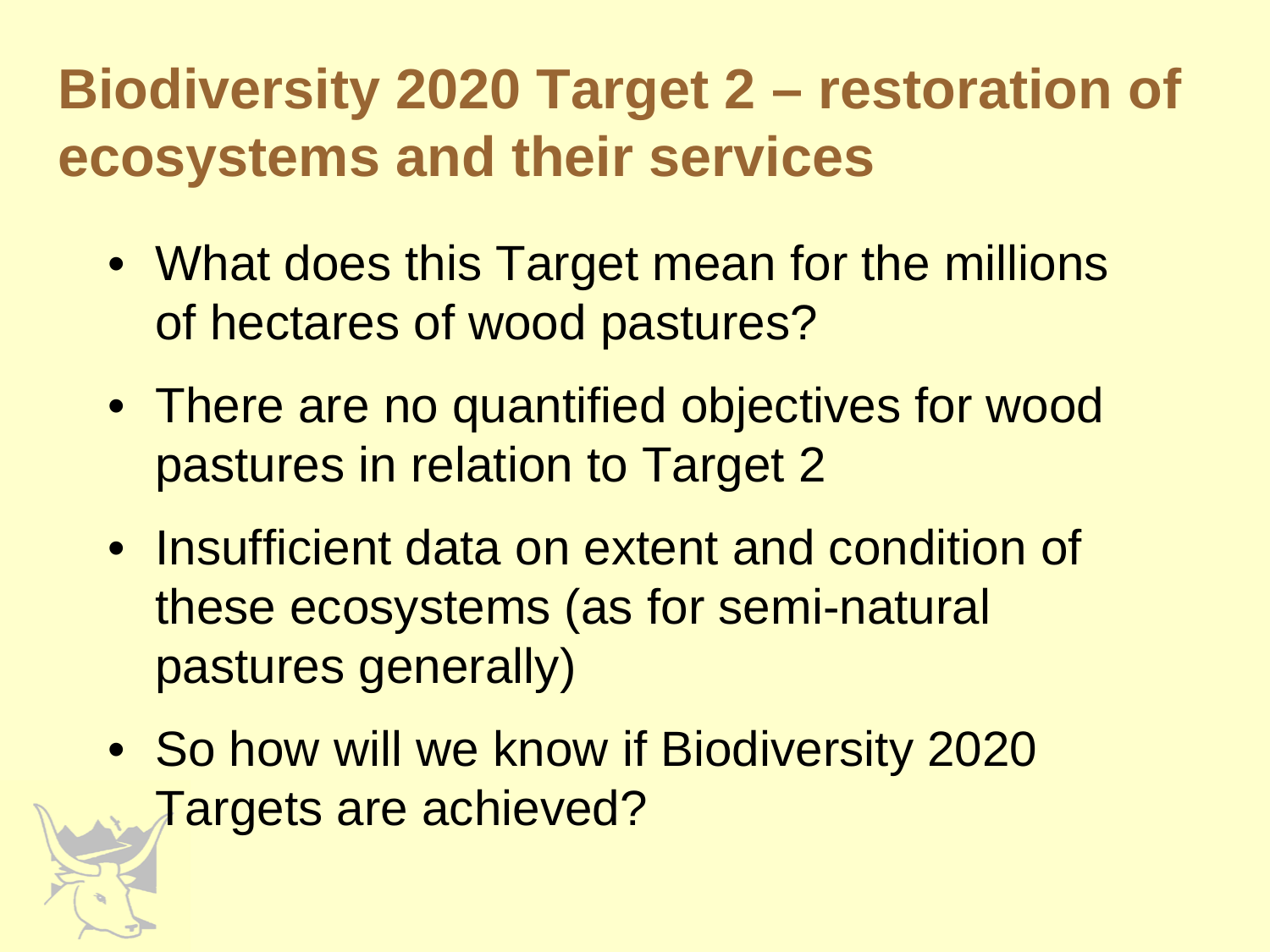**Lack of comprehensive data, but reports from Member States make clear the main threats to Natura 2000 farmland habitats**

- **Decline of extensive pastoral systems**
- **Inappropriate pastoral management**

*Fortunately to address such problems we have the CAP (now "green", focused on natural resources…)*

*Pillar 1 direct payments + Pillar 2 measures to influence management practices*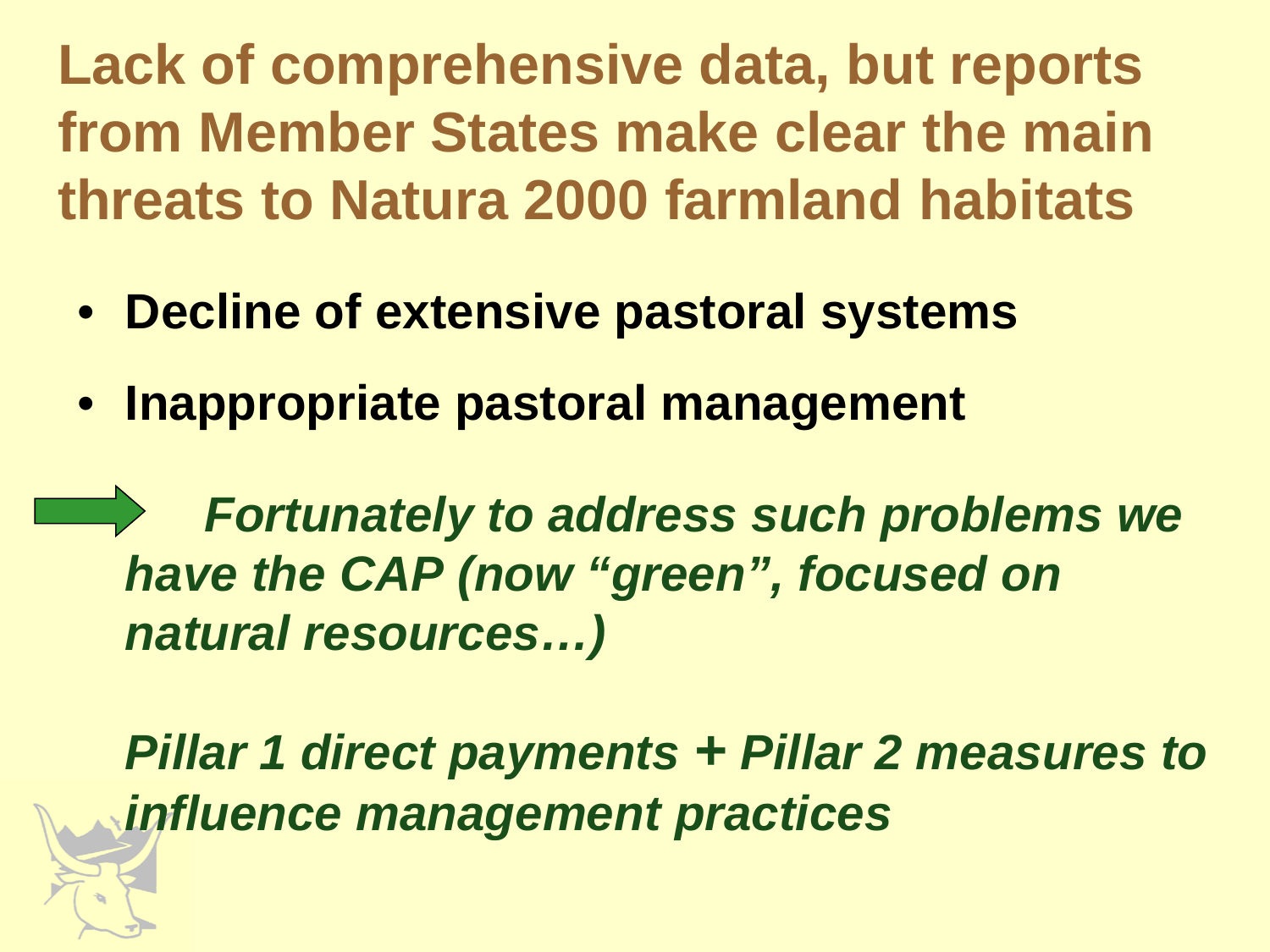### **CAP Pillar 1 Direct Payments**

- Before 2005, no problems for wood pastures as CAP support was for livestock on all types of pasture
- Now we have direct payments per hectare for all farmers, with 3 basic conditions:
	- **Land must be eligible (permanent grassland, arable land, or permanent crop land)**
	- **Land must be either in farm production or under suitable maintenance activity**
		- **Compliance with rules e.g. cross-compliance**

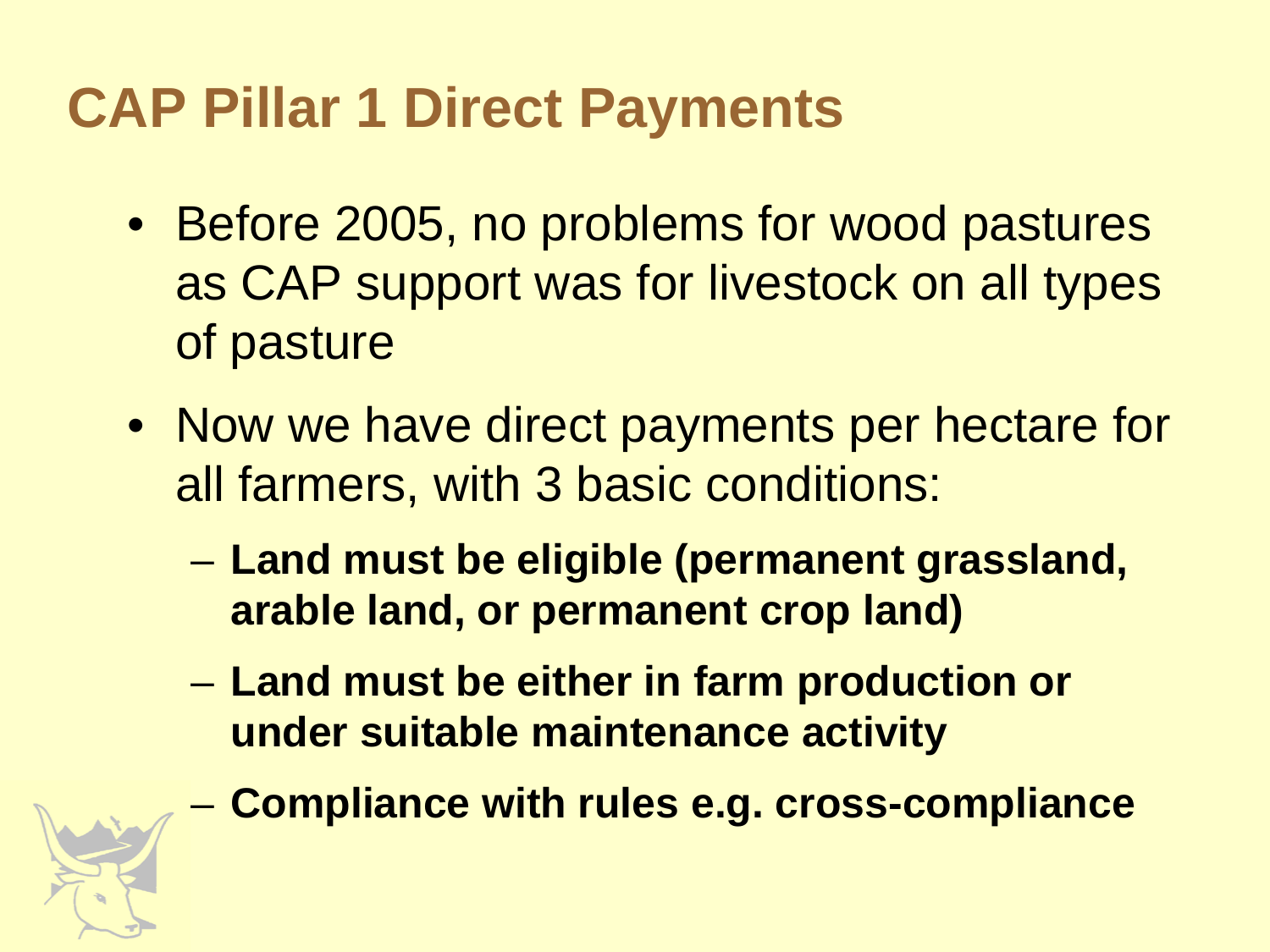**Without direct payments, pastures with trees and shrubs will be abandoned. They should be a priority for the "green" CAP**

- Since 2014, Permanent Grasslands (PG) can include any amount of trees and shrubs if these are accessible to grazing – good.
- So wood pastures are PG and automatically eligible for direct payments, if there is proven farming or maintenance activity?
- NO, THEY FACE BUREAUCRATIC BARRIERS AND DISCRIMINATION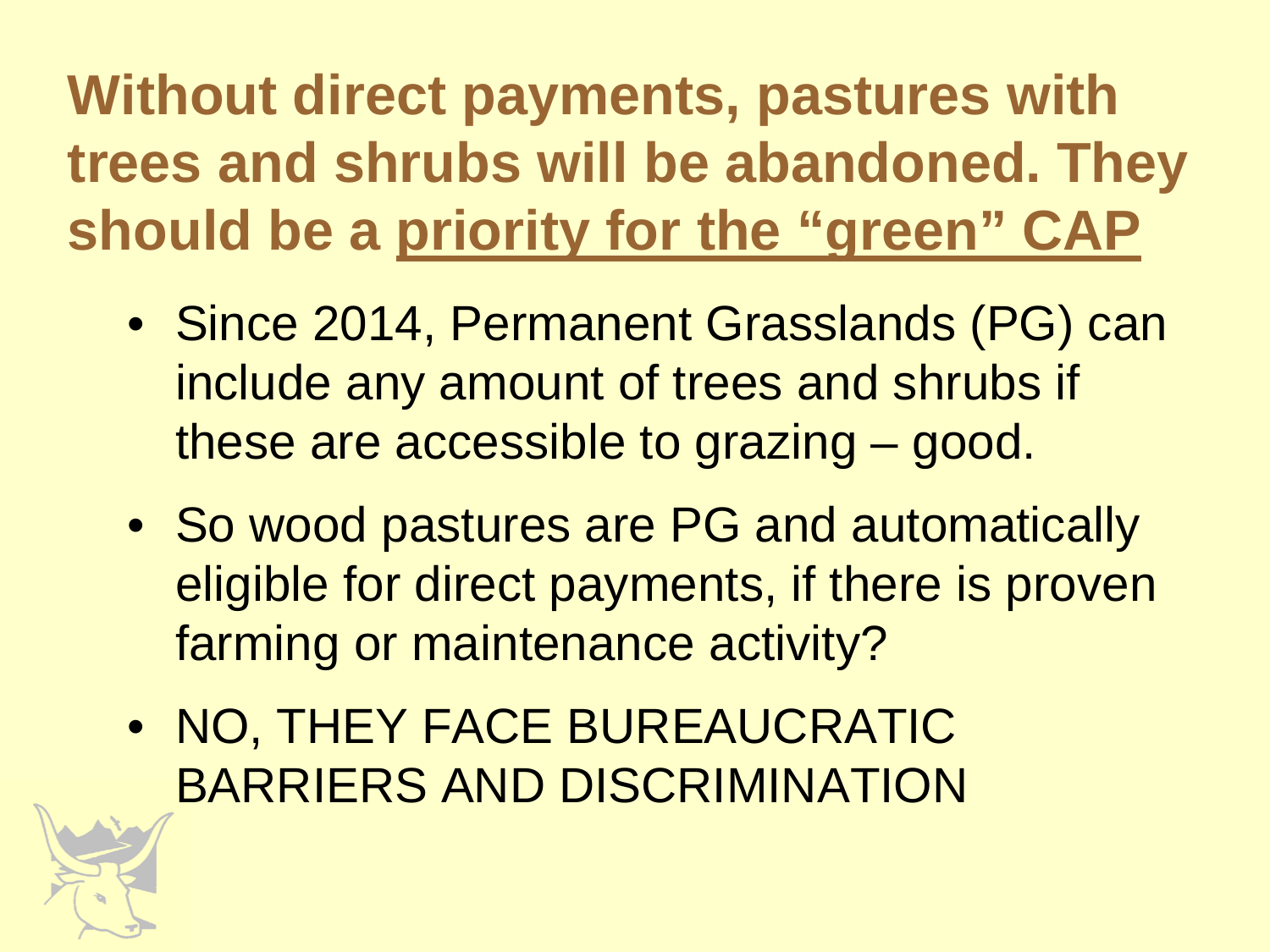### **In theory all trees and shrubs CAN be counted as part of the pasture's eligible area**

- BUT they must be "accessible for grazing for their full area" – is this rule *practical*?
- And AGRI says that leaves or fruits not eaten *directly* from the tree do not count as "accessible for grazing"

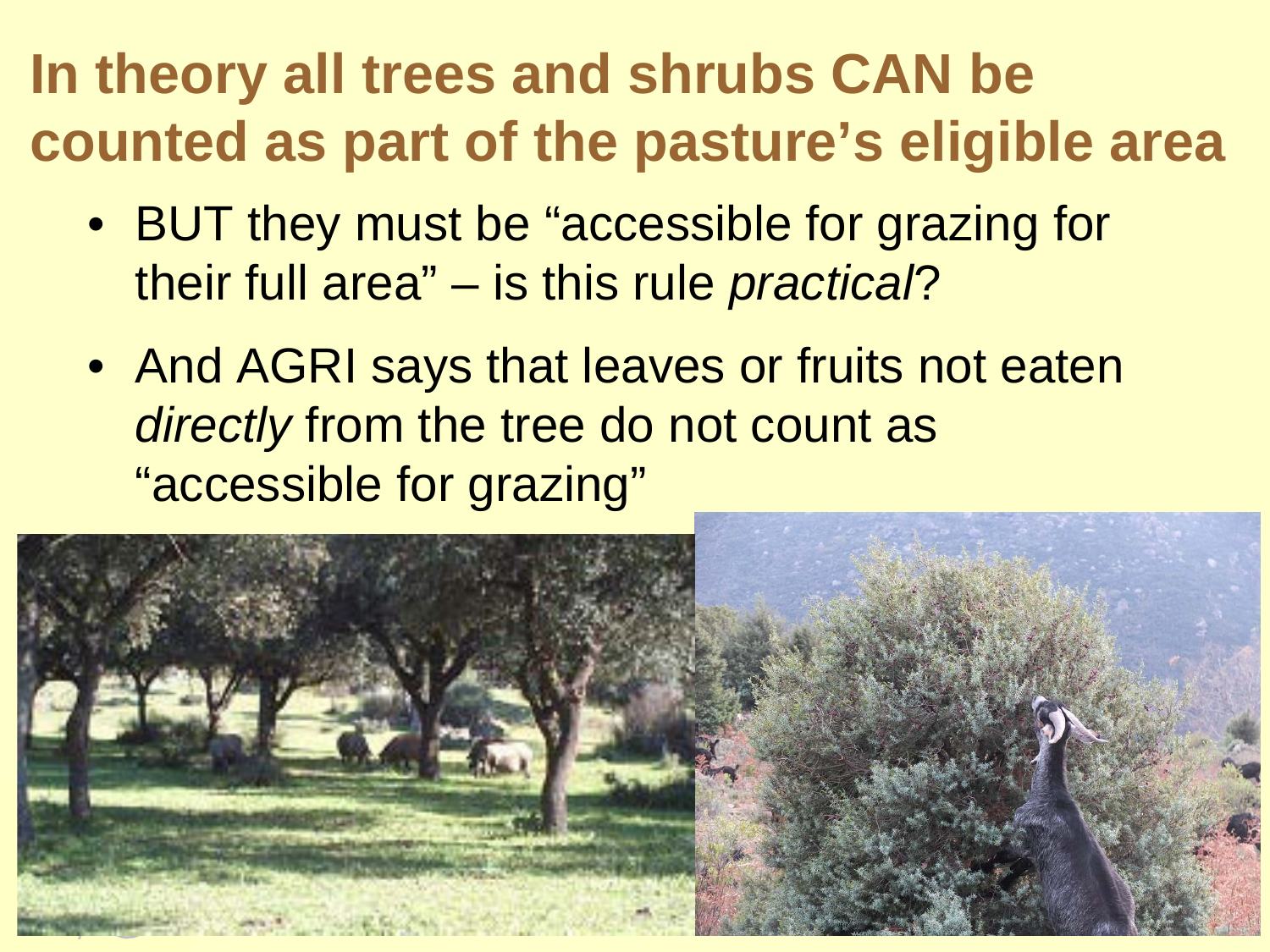### **If trees are not ALL fully accessible to grazing, then there are limits or deductions**

- A maximum number of 100 trees per hectare. If there are 101 trees, the pasture is not eligible
- Or a "pro-rata" reduction in the pasture's eligibility, in proportion to the coverage of trees
- What policy aims do these limits serve IF there is proven farming or maintenance activity?
- …and IF the trees and shrubs have clear agronomic and environmental functions, and do not *impede* farming?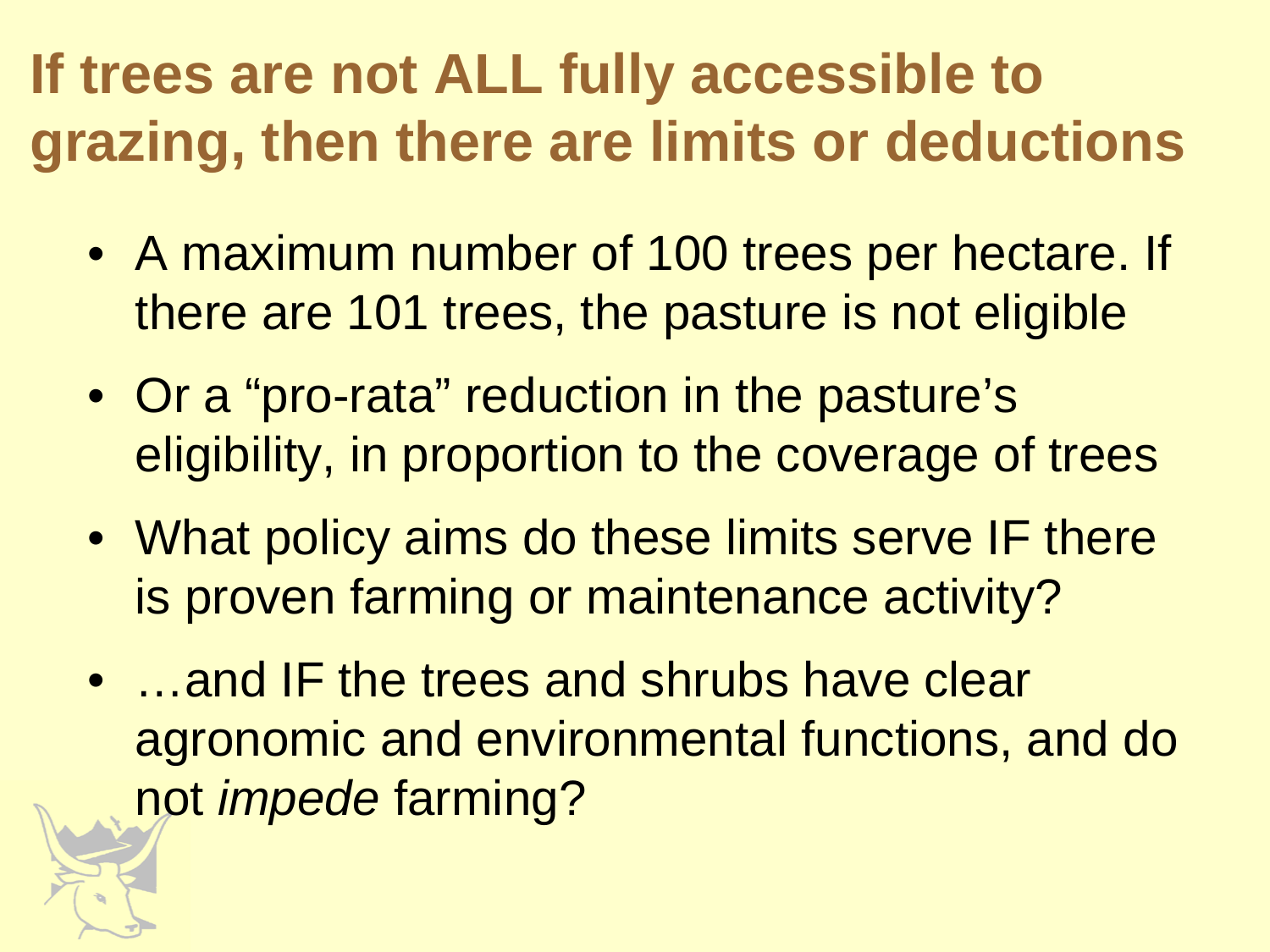**If trees/shrubs cover more than 50% (??) of a pasture's area, the only way the land can be eligible for direct payments is:**

- Special category of Permanent Grassland with **Established Local Practices PG-ELP**
- Natura 2000 habitats can be designated as PG-ELP to ensure their eligibility
- And other wood pastures with traditional uses
- They must be justified to the Commission and identified on the Land Parcel Identification System
- Why this "special" treatment? So they can be targeted with higher payments? No…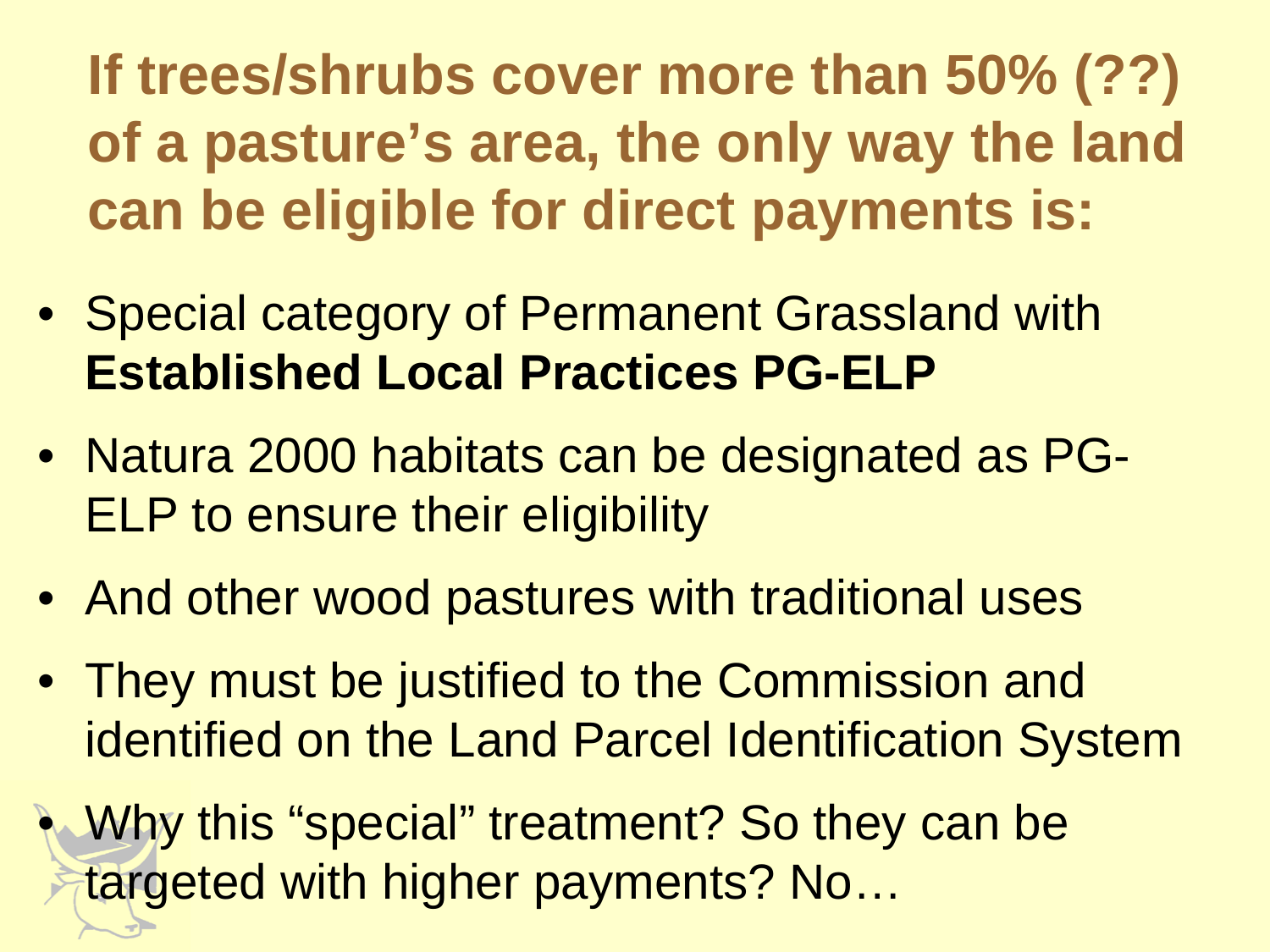### **If a wood pasture is in active faming use, why apply more restrictions and rules than to grass pastures, or to arable land?**

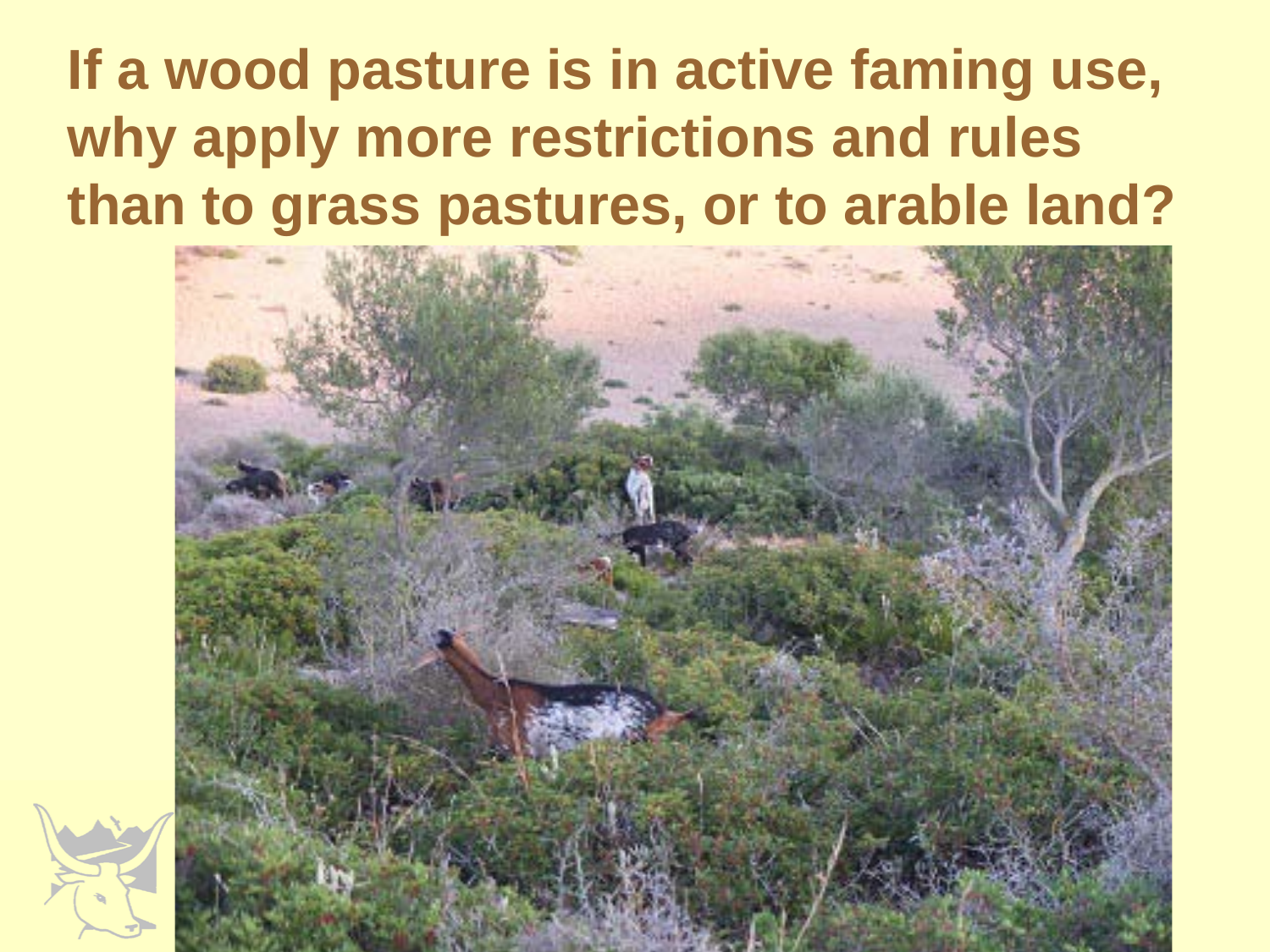## **CAP Pillar 2**

- Agri-environment-climate + Natura 2000 payments
	- Very inconsistent use
- Payments for establishing agro-forestry systems
	- Ironic that new systems are grant-aided but existing systems are penalised
- Afforestation of farmland

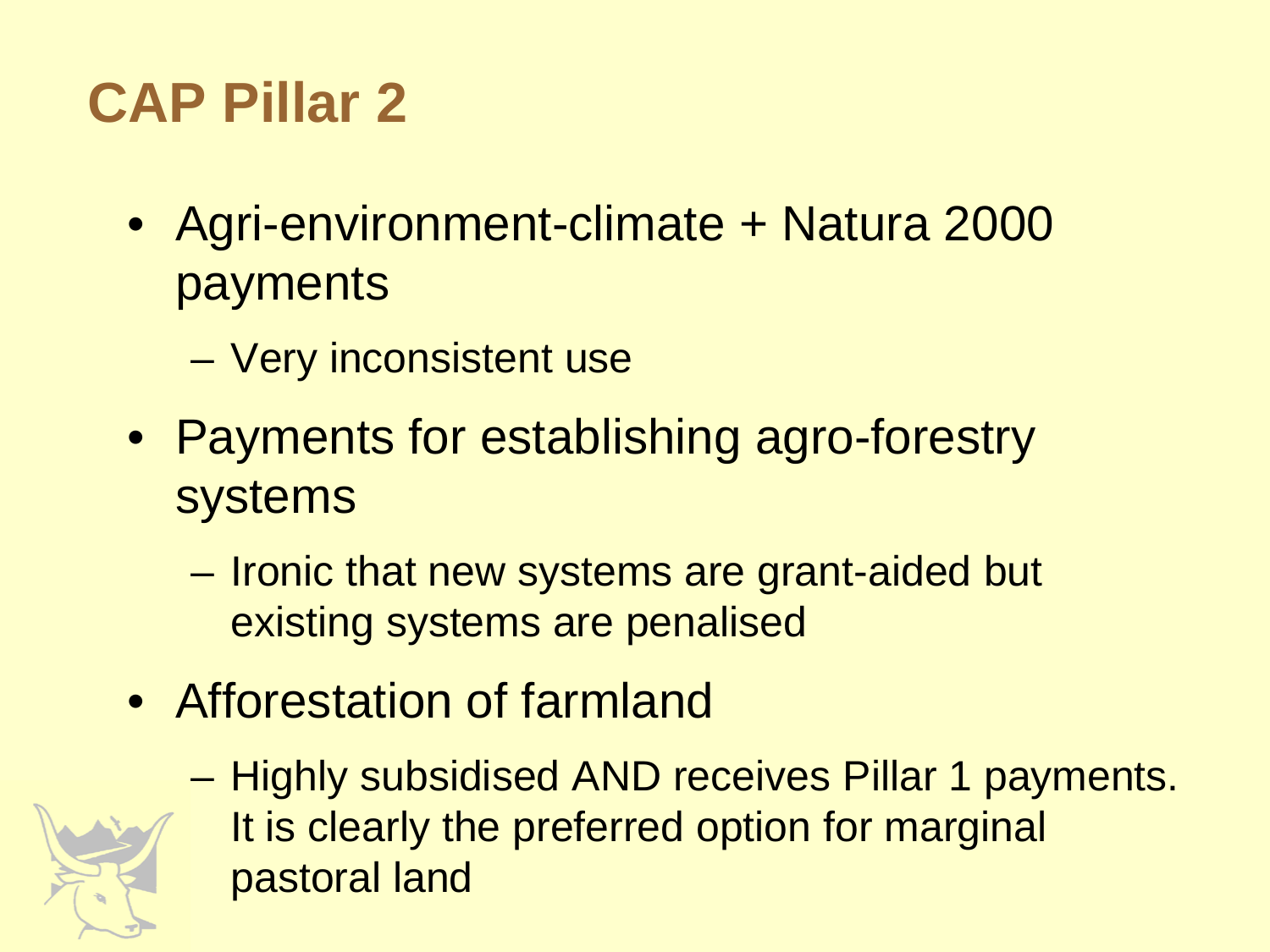#### **Biodiversity 2020 Target 3 – maximise farmland under CAP biodiversity measures**

- Greening is irrelevant for wood pastures
- Pillar 2 implementation is inconsistent
- …and weak reporting makes it impossible to know how much land is under such measures
- No data specifically for wood pastures, or even for semi-natural pastures in general
- CAP monitoring indicators tell us almost nothing about trends in habitats and ecosystems and their use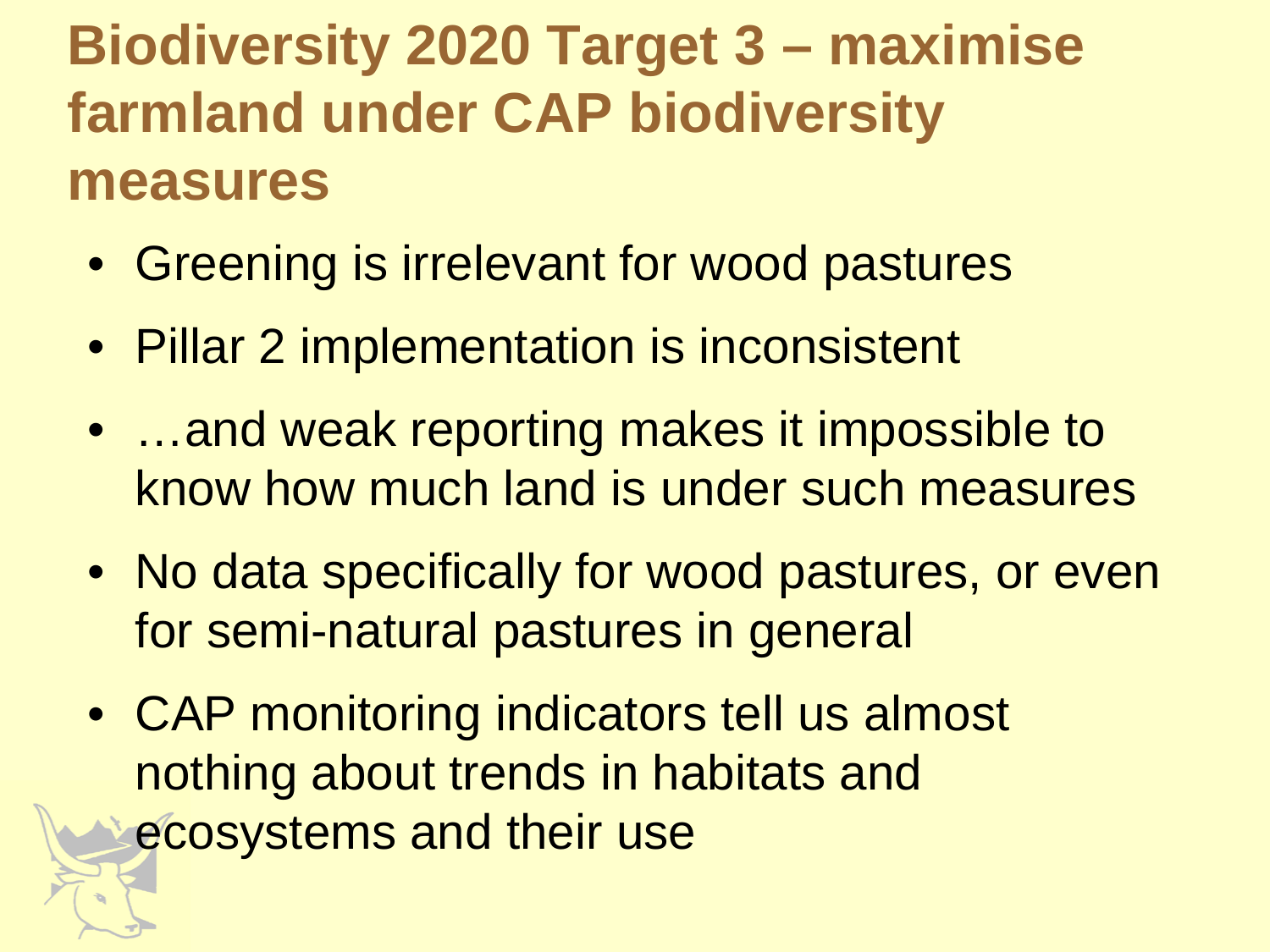#### **Andalusian blue butterfly Andalusian blue butterfly**



#### **Main threats:** - **Abandonment**

- **Afforestation**